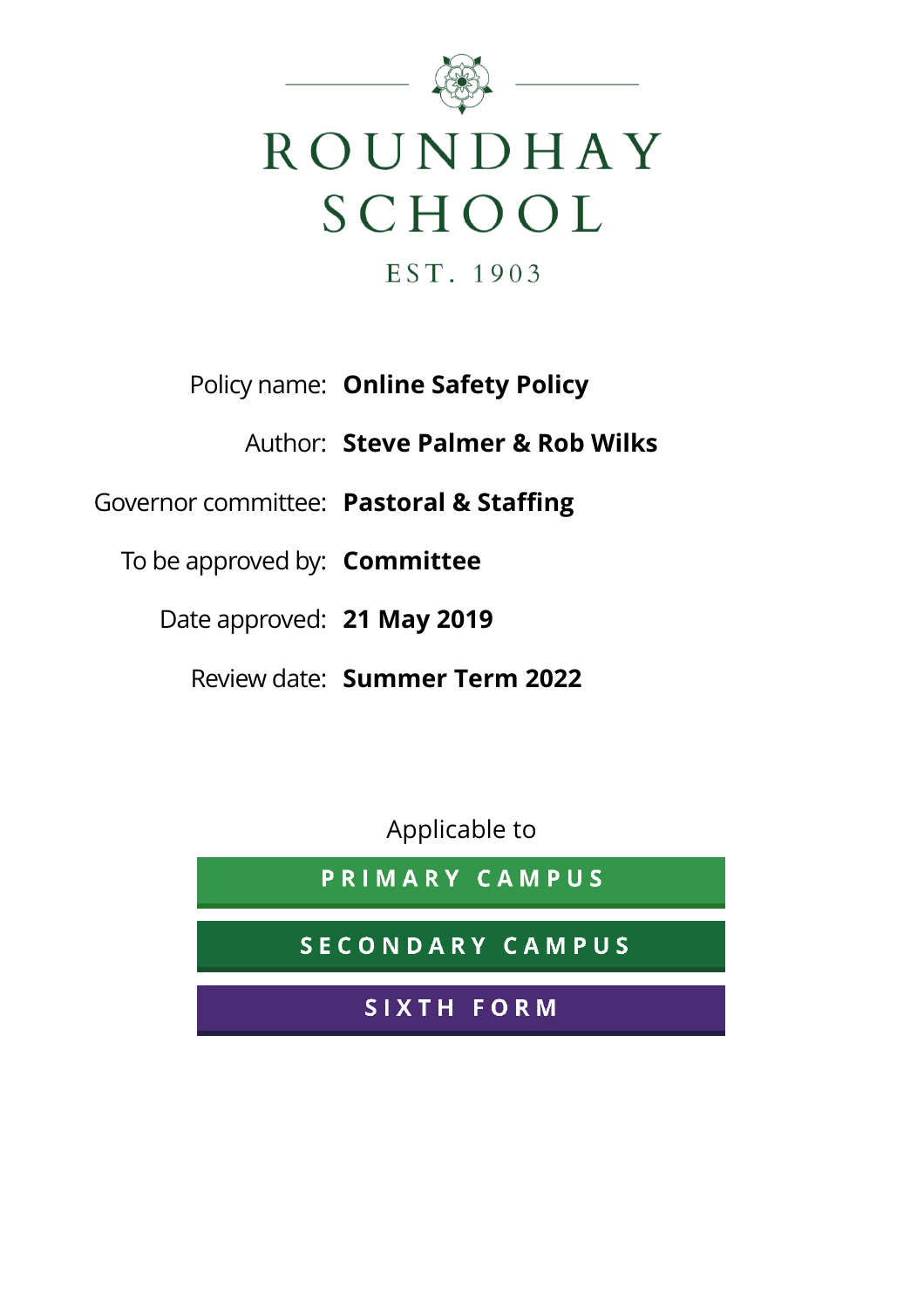## **Development / Monitoring / Review of this Policy**

This online safety policy has been developed by a working group made up of:

- Senior Leaders, including the Director of Operations
- Staff including the Curriculum Leader of Computing and the ICT Systems Manager
- Governors

Consultation with parents and students/pupils has taken place through ongoing dialogue and pupil/parent voice.

The policy has been constructed with reference to the South West Grid for Learning model.

#### **Schedule for Development / Monitoring / Review**

| This online safety policy was approved by the Pastoral<br>& Staffing committee of the governing body on:                                                                                                                                                                          | 21 May 2019                                                                    |
|-----------------------------------------------------------------------------------------------------------------------------------------------------------------------------------------------------------------------------------------------------------------------------------|--------------------------------------------------------------------------------|
| The implementation of this online safety policy<br>will be monitored by the:                                                                                                                                                                                                      | Director of Operations, and the<br>Senior Leadership Teams at both<br>campuses |
| Monitoring will take place at regular intervals:                                                                                                                                                                                                                                  | <b>Every Year</b>                                                              |
| The relevant committee of the Governing Body will<br>receive a report on the implementation of the online<br>safety policy (including anonymous details of online<br>safety incidents) at regular intervals:                                                                      | Termly, via the relevant committee and/or<br>specific impact meetings convened |
| The Online safety Policy will be reviewed tri-annually, or<br>more regularly in the light of any significant new<br>developments in the use of the technologies, new<br>threats to online safety or incidents that have taken<br>place. The next anticipated review date will be: | Summer Term 2022                                                               |
| Should serious online safety incidents take place, the<br>following external persons / agencies should be<br>informed:                                                                                                                                                            | CEOP, LA Safeguarding Officer, Police                                          |

The school will monitor the impact of the policy using:

- *Logs of reported incidents (CPOMS)*
- *Logs of data protection incidents and DPO reports*
- *Monitoring logs of internet activity (including sites visited)*
- *Logs and notifications of key word and phrase monitoring*

# **Scope of the Policy**

This policy applies to all members of the school community (including staff, students/pupils, volunteers, parents/carers, visitors, community users) who have access to and are users of school ICT systems, both in and out of the school*.*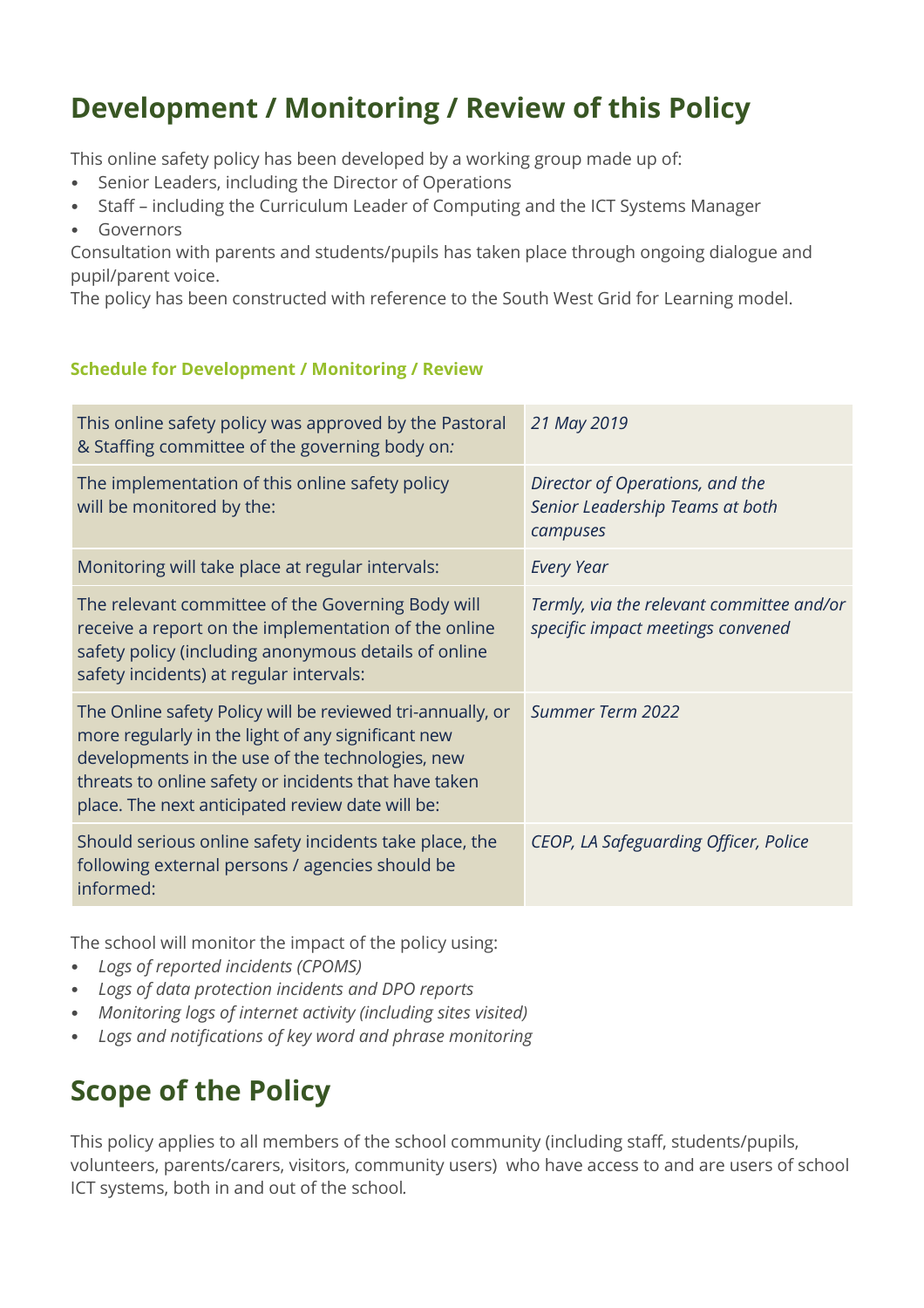The Education and Inspections Act 2006 empowers Headteachers to such extent as is reasonable, to regulate the behaviour of students/pupils when they are off the school site and empowers members of staff to impose disciplinary penalties for inappropriate behaviour. This is pertinent to incidents of cyber-bullying, or other online safety incidents covered by this policy, which may take place outside of the school, but is linked to membership of the school. The 2011 Education Act increased these powers with regard to the searching for and of electronic devices and the deletion of data. In the case of both acts, action can only be taken over issues covered by the published Behaviour Policy.

The school will deal with such incidents within this policy and associated behaviour and antibullying policies and will, where known, inform parents/carers of incidents of inappropriate online safety behaviour that take place out of school.

## **Roles and Responsibilities**

The following section outlines the online safety roles and responsibilities of individuals and groups within the school:

#### **Governors**

Governors are responsible for the approval of the Online safety Policy and for reviewing the effectiveness of the policy. This will be carried out by the Governors receiving regular information about online safety incidents and monitoring reports.

The designated Safeguarding governor will also:

- convene impact meetings with the relevant staff in school (Director of Operations, Designated Safeguarding Lead, Curriculum Leader for Computing and ICT Systems Manager) *to enable them to*
- monitor the implementation of this policy, and the incident and monitoring logs *which will result in*
- reporting to the relevant Governors

#### **Headteacher and Senior Leadership Team**

The Headteacher has a duty of care for ensuring the safety (including online safety) of members of the school community, though the day to day responsibility for online safety will be delegated to the Director of Operations and the Designated Safeguarding Lead.

The Headteacher and (at least) another member of the Senior Leadership Team should be aware of the procedures to be followed in the event of a serious online safety allegation being made against a member of staff (see enclosed flow chart on dealing with online safety incidents and the relevant HR and disciplinary procedures).

The Headteacher and Senior Leadership Team are responsible for ensuring that all relevant staff receive suitable training to enable them to carry out their online safety roles and to train other colleagues, as relevant.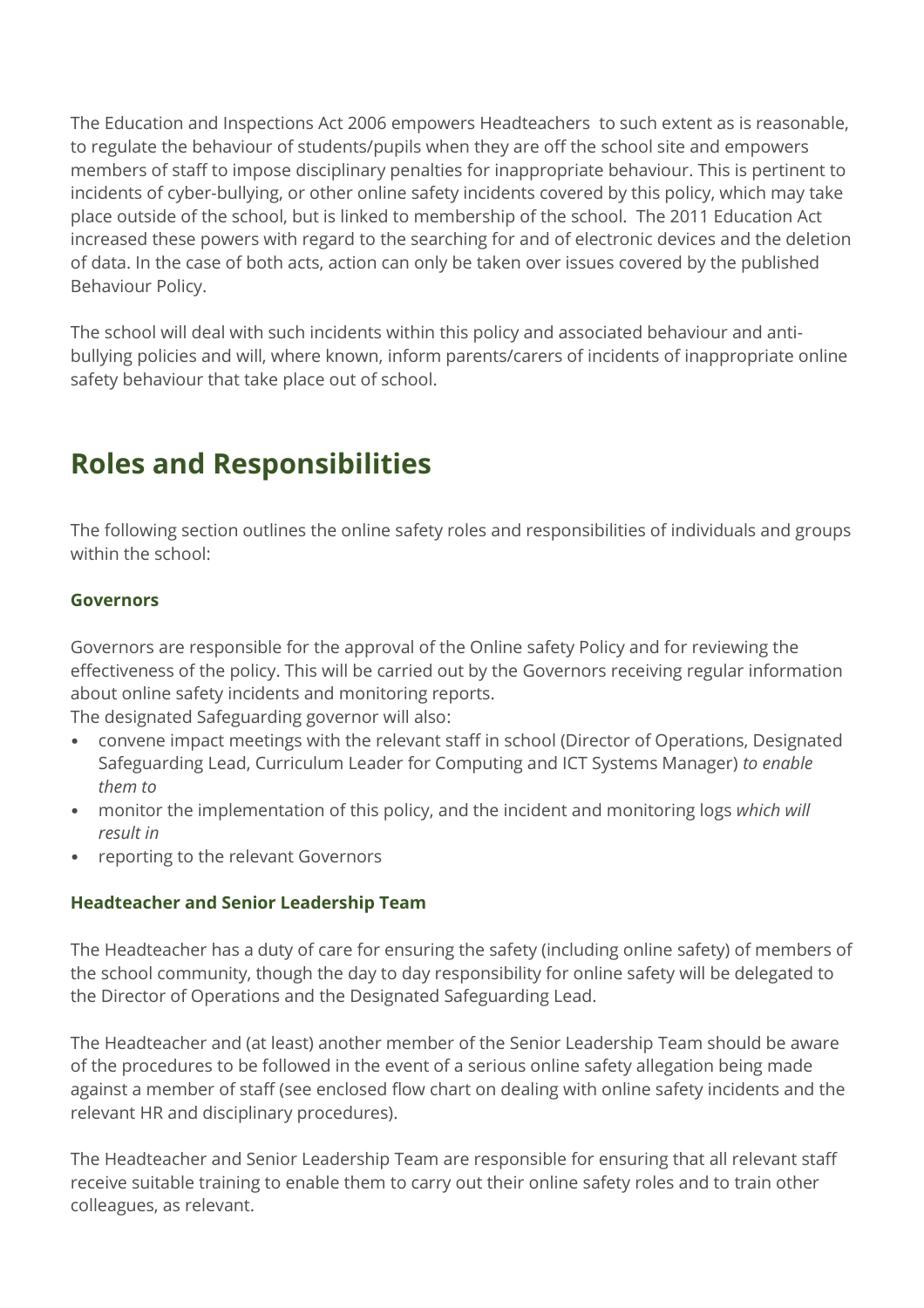The Headteacher and Senior Leadership Team will ensure that there is a system in place to allow for monitoring and support of those in school who carry out the internal online safety monitoring role. This is to provide a safety net and also support to those colleagues who take on important monitoring roles.

The Senior Leadership Team will receive regular monitoring reports from the Director of Operations and Designated Safeguarding Lead.

#### **Online Safety Leads**

The Designated Safeguarding Lead has the following responsibilities:

- takes day to day responsibility for ensuring online safety issues are responded to promptly and appropriately
- ensures incidents and actions are recorded in CPOMS
- coordinates training and advice for staff about responding to safeguarding concerns related to online safety
- liaises with the Local Authority

They should also be trained in online safety issues and be aware of the potential for serious child protection / safeguarding issues to arise from:

- sharing of personal data
- access to illegal / inappropriate materials
- inappropriate on-line contact with adults / strangers
- potential or actual incidents of grooming
- cyber-bullying

The Director of Operations has the following responsibilities:

- has a leading role in establishing and reviewing the school online safety policies / documents
- coordinates training and advice for staff around the school systems around online safety
- liaises with school technical staff
- receives summary reports of online safety incidents and ensures a log is maintained to inform future developments
- meets regularly with Online safety Governor to discuss current issues, review incident logs and filtering logs

Together they will also:

- ensure that all staff are aware of the procedures that need to be followed in the event of an online safety incident
- attends relevant Governor meetings and reports regularly to Senior Leadership Team

#### **ICT Systems Manager**

The ICT Systems Manager will ensure:

- that the school's technical infrastructure is secure and is not open to misuse or malicious attack
- that the school meets required online safety technical requirements and any local authority policy/guidance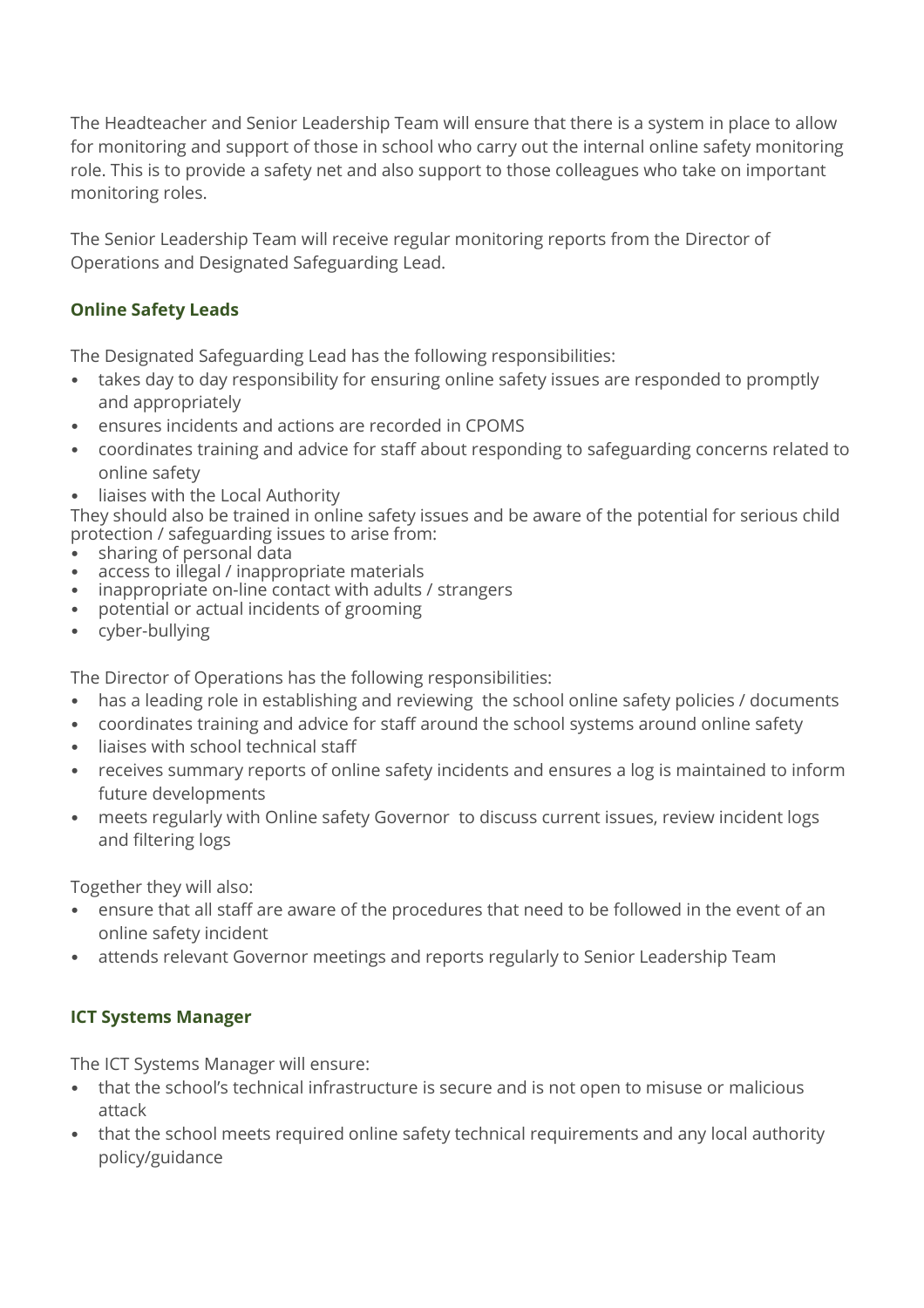- that users may only access the networks and devices through a properly enforced password protection policy which enforces an appropriate level of complexity and, for staff accounts, requires passwords to be changed regularly
- the filtering policy, is applied and updated on a regular basis and that its implementation can also be managed by the senior technician
- that they keep up to date with online safety technical information in order to effectively carry out their online safety role and to inform and update others as relevant
- that the use of the network, internet, remote access and email is regularly monitored in order that any misuse / attempted misuse can be reported to a senior leader for investigation / action / sanction
- that monitoring software / systems are implemented and updated as agreed in school policies

#### **Teaching and Support Staff**

All staff are responsible for ensuring that:

- they have an up to date awareness of online safety matters and of the current school online safety policy and practices, including the use of social media
- they have read and understand the Staff Acceptable Use Policy printed in the staff handbook
- they report any suspected misuse or problem to a senior leader for investigation / action / sanction
- all digital communications with students/pupils / parents/carers should be on a professional level and only carried out using official school systems
- online safety issues are embedded in all aspects of the curriculum and other activities
- students/pupils understand and follow the online safety and acceptable use policies
- students/pupils have a good understanding of research skills and the need to avoid plagiarism and uphold copyright regulations
- they monitor the use of digital technologies, mobile devices, cameras etc in lessons and other school activities (where allowed) and implement current policies with regard to these devices
- in lessons where internet use is pre-planned students/pupils should be guided to sites checked as suitable for their use and that processes are in place for dealing with any unsuitable material that is found in internet searches

#### **Students/pupils**

- are responsible for using the *school* digital technology systems in accordance with the Student/Pupil Acceptable Use Policy as display in classrooms (primary only) or set out in the pupil planner (secondary only)
- have a good understanding of research skills and the need to avoid plagiarism and uphold copyright regulations
- need to understand the importance of reporting abuse, misuse or access to inappropriate materials and know how to do so
- will be expected to know and understand policies on the use of mobile devices and digital cameras. They should also know and understand policies on the taking / use of images and on online bullying.
- should understand the importance of adopting good online safety practice when using digital technologies out of school and realise that the school's Online safety Policy covers their actions out of school, if related to their membership of the school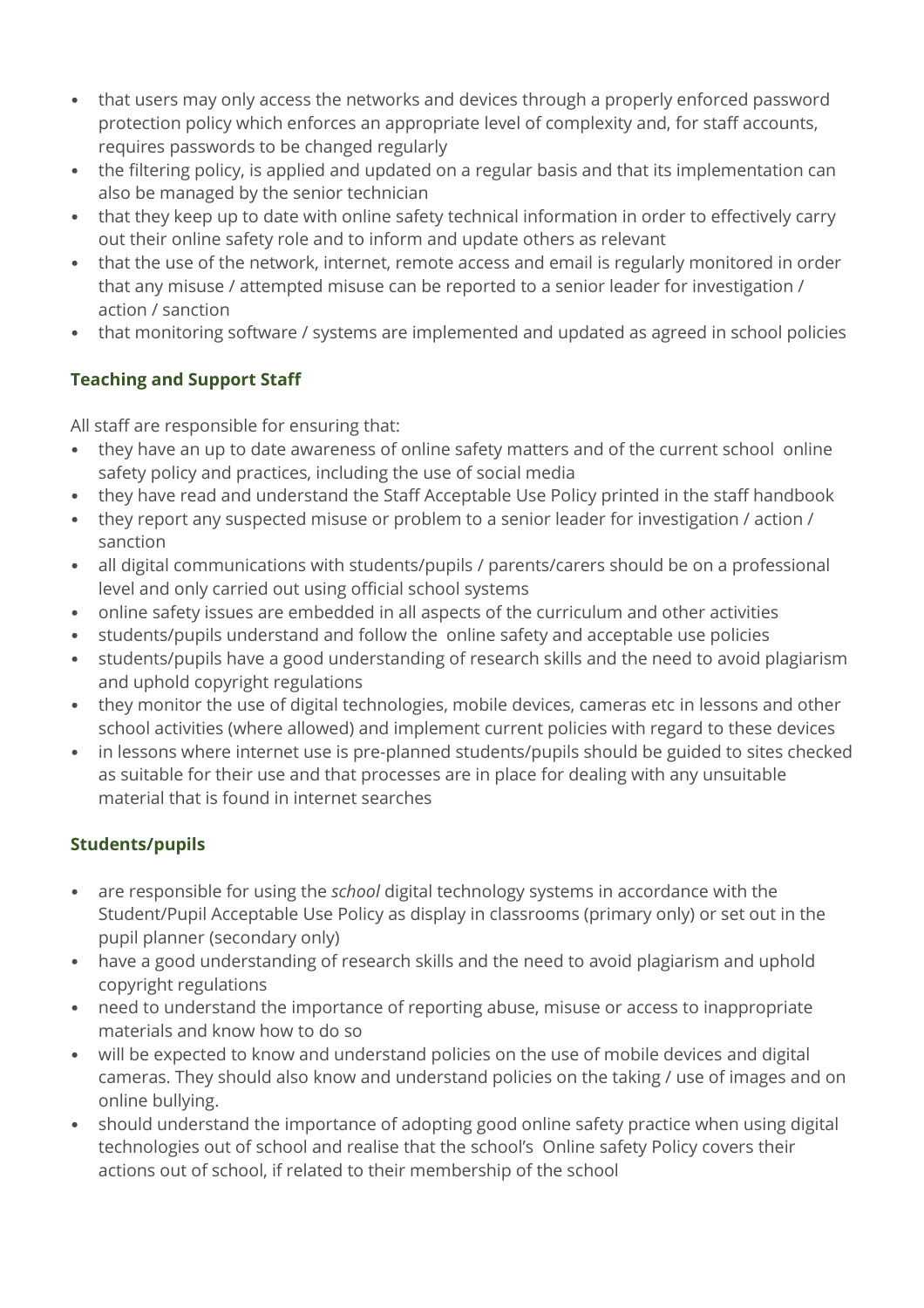#### **Parents/carers**

Parents/carers play a crucial role in ensuring that their children understand the need to use the internet/mobile devices in an appropriate way. The school will take every opportunity to help parents understand these issues through parents' evenings, newsletters, letters, website and information about national/local online safety campaigns/literature. Parents and carers will be encouraged to support the school in promoting good online safety practice and to follow guidelines on the appropriate use of:

- digital and video images taken at school events
- access to parents' sections of the website and on-line student/pupil records
- their children's personal devices in the school (where this is allowed)

The necessary policy and guidance will be shared with parents via the school website and/or via the pupil planner as appropriate. The school will also signpost parents to relevant resources (online and/or print) to support them.

## **POLICY STATEMENTS**

# **Education and Training**

#### **Students/pupils**

Whilst regulation and technical solutions are very important, their use must be balanced by educating students/pupils to take a responsible approach. The education of students/pupils in online safety is therefore an essential part of the school's online safety provision. Children and young people need the help and support of the school to recognise and avoid online safety risks and build their resilience.

Online safety should be a focus in all areas of the curriculum and staff should reinforce online safety messages across the curriculum. The online safety curriculum should be broad, relevant and provide progression, with opportunities for creative activities and will be provided in the following ways:

- A planned online safety curriculum should be provided as part of Computing and PHSE lessons and should be regularly revisited
- Key online safety messages should be reinforced as part of a planned programme of assemblies and tutorial/pastoral activities
- Students/pupils should be taught in all lessons to be critically aware of the materials/content they access on-line and be guided to validate the accuracy of information.
- Students/pupils should be taught to acknowledge the source of information used and to respect copyright when using material accessed on the internet
- Students/pupils should be helped to understand the need for the student/pupil Acceptable Use Agreement and encouraged to adopt safe and responsible use both within and outside school
- Staff should act as good role models in their use of digital technologies the internet and mobile devices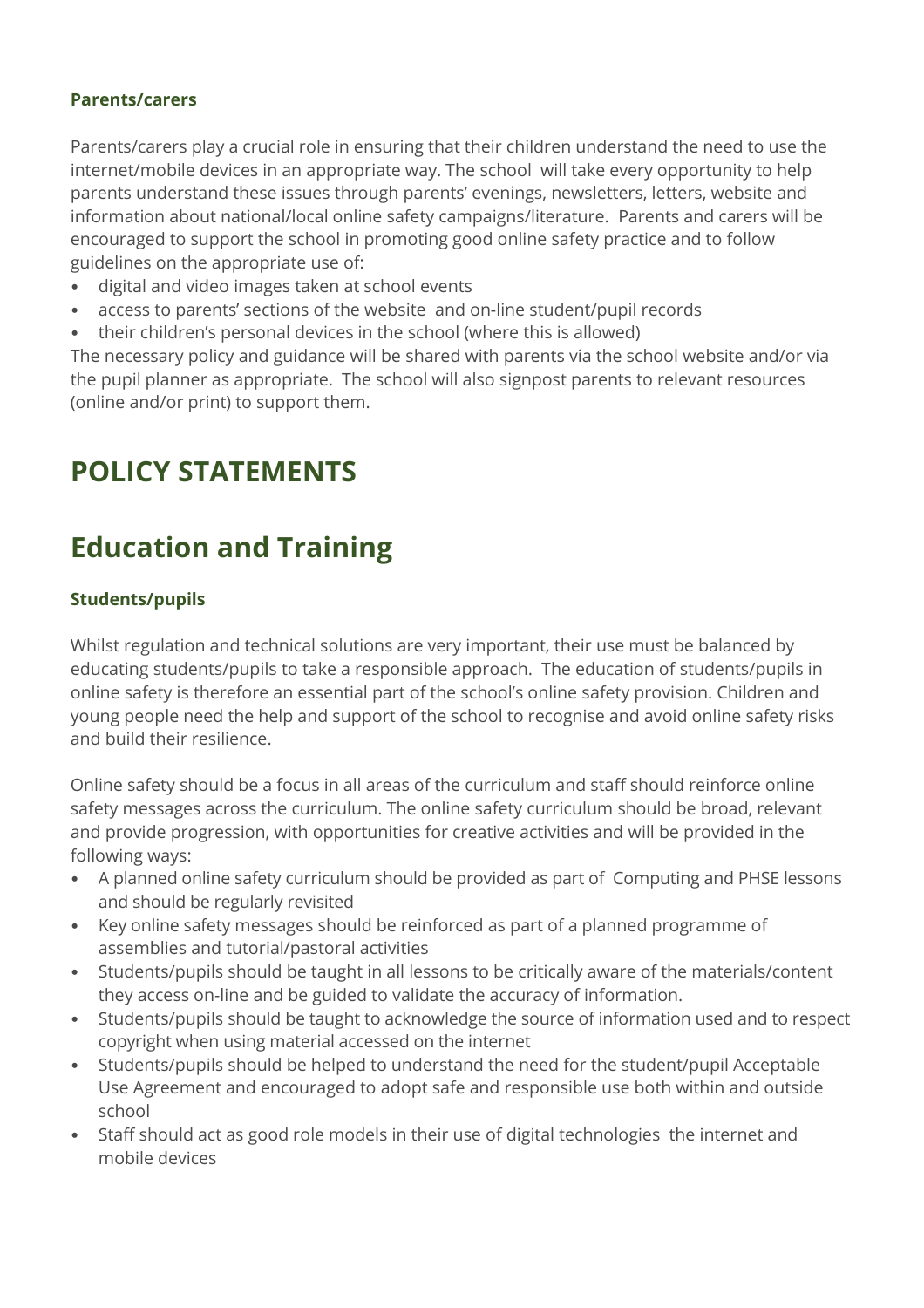- in lessons where internet use is pre-planned, it is best practice that students/pupils should be guided to sites checked as suitable for their use and that processes are in place for dealing with any unsuitable material that is found in internet searches.
- Where students/pupils are allowed to freely search the internet, staff should be vigilant in monitoring the content of the websites the young people visit.
- It is accepted that from time to time, for good educational reasons, students may need to research topics (e.g. racism, drugs, discrimination) that would normally result in internet searches being blocked. In such a situation, staff can request that the ICT Systems Manager and/or the ICT Technicians can temporarily remove those sites from the filtered list for the period of study. Any request to do so, should be auditable, with clear reasons for the need.

#### **Parents/carers**

Many parents and carers have only a limited understanding of online safety risks and issues, yet they play an essential role in the education of their children and in the monitoring/regulation of the children's on-line behaviours. Parents may underestimate how often children and young people come across potentially harmful and inappropriate material on the internet and may be unsure about how to respond.

The school will therefore seek to provide information and awareness to parents and carers through methods such as:

- Curriculum activities
- Letters, newsletters and the school website
- Parents sessions
- High profile events/campaigns (e.g. Safer Internet Day)
- Reference to the relevant web sites/publications For example [www.swgfl.org.uk,](http://www.swgfl.org.uk/) [www.saferinternet.org.uk,](http://www.saferinternet.org.uk/) [http://www.childnet.com/parents](http://www.childnet.com/parents-and-carers)[and-carers](http://www.childnet.com/parents-and-carers)

#### **Wider Community**

The school will provide opportunities for the wider community to gain from the school's online safety knowledge and experience. This may be offered through the following:

- Providing family learning courses in use of new digital technologies, digital literacy and online safety
- Online safety messages targeted towards the wider family as well as parents
- The school website providing online safety information for the wider community

#### **Staff/Volunteers**

It is essential that all staff receive online safety training and understand their responsibilities, as outlined in this policy.

Training will be offered as follows:

• online safety training will form part of the regular safeguarding training for staff. This will be regularly updated and reinforced. An audit of the online safety training needs of all staff will be carried out regularly. It is expected that some staff will identify online safety as a training need within the performance management process.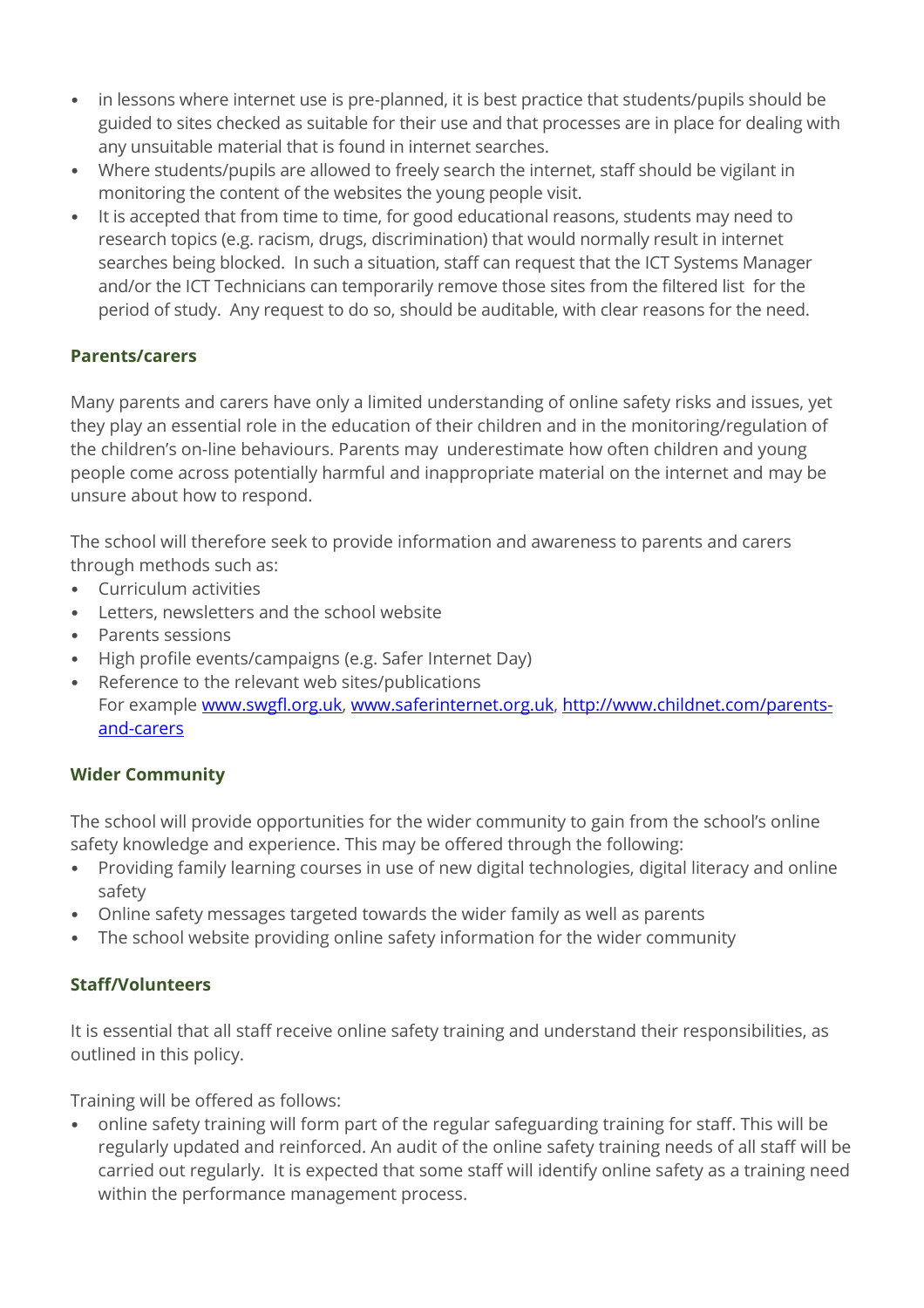- All new staff should receive online safety training as part of their induction programme, ensuring that they fully understand the school online safety policy and Acceptable Use Agreements.
- Nominated staff will receive regular updates through attendance at external training events (e.g. from South West Grid for Learning, local authority or other relevant organisations) and by reviewing guidance documents released by relevant organisations.
- This Online safety policy and its updates will be presented to and discussed by staff
- The Online Safety Leads will provide advice/guidance/training to individuals as required.

#### **Governors**

Governors should take part in online safety training/awareness sessions, with particular importance for those who are members of any sub committee or group involved in technology, online safety, health and safety and/or safeguarding.

This may be offered in a number of ways:

- Attendance at training provided by the local authority, National Governors Association or other relevant organisation
- Participation in school training/information sessions for staff or parents

# **Technical: Infrastructure, equipment, filtering and monitoring**

The school will be responsible for ensuring that the school infrastructure/network is as safe and secure as is reasonably possible and that policies and procedures approved within this policy are implemented. It will also need to ensure that the relevant people named in the above sections will be effective in carrying out their online safety responsibilities.

The responsibilities include:

- School systems will be managed in ways that ensure that the school meets recommended technical requirements
- There will be regular reviews and audits of the safety and security of school technical systems
- Servers, wireless systems and cabling must be securely located and physical access restricted
- All users will have clearly defined access rights to school technical systems and devices
- All users (at KS2 and above) will be provided with a username and secure password. Users are responsible for the security of their username and password *.* Reception and KS1 students are provided a class login
- The ICT Systems Manager will ensure an up to date record of users and their usernames is maintained.
- The "administrator" passwords for the school ICT system, used by the ICT Systems Manager must also be available to the Headteacher or other nominated senior leader and kept in a secure place (e.g. school safe)
- The ICT Systems Manager is responsible for ensuring that software licence logs are accurate and up to date and that regular checks are made to reconcile the number of licences purchased against the number of software installations.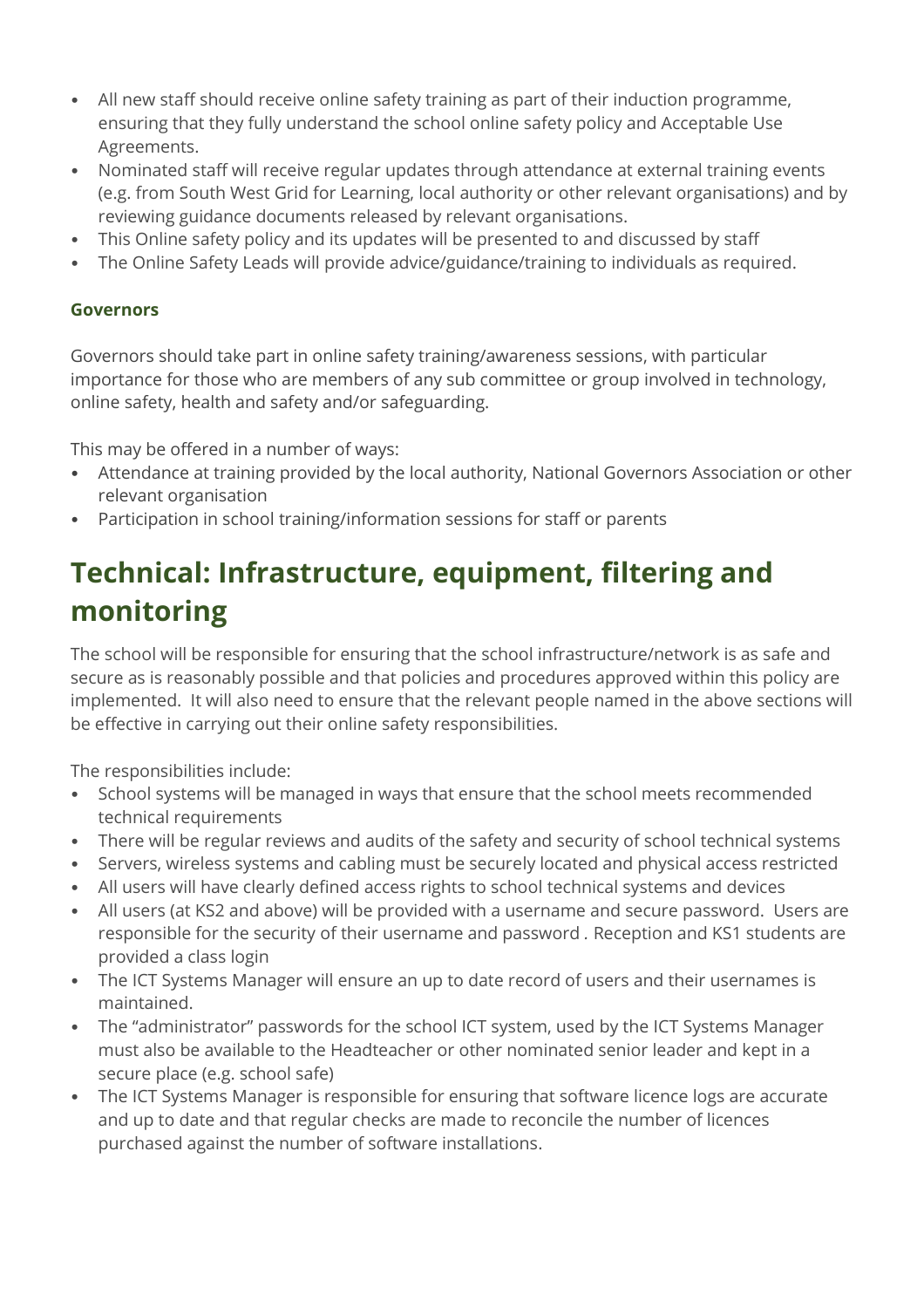- Internet access is filtered for all users. Illegal content (child sexual abuse images) is filtered by the broadband or filtering provider by actively employing the Internet Watch Foundation CAIC list.
- The school has enhanced, differentiated user-level Web filtering. Content is filtered based on Key Stage with older students given more access to media sites such as YouTube. Staff are given even greater access.
- Content lists are regularly updated and internet use is logged and regularly monitored. There is a clear process in place to deal with requests for filtering changes which must be auditable.
- The ICT technicians team regularly monitor and record the activity of users on the school technical systems and users are made aware of this in the Acceptable Use Agreement. Web traffic is monitored and logged by the Internet filter system and key word/phrase monitoring is in place to identify safeguarding concerns.
- When a member of the ICT technicians team identifies a concern this is logged within CPOMS. When this concern is urgent they make immediate contact with a member of the safeguarding team.
- Appropriate security measures are in place to protect the servers, firewalls, routers, wireless systems, work stations, mobile devices etc. from accidental or malicious attempts which might threaten the security of systems or data. These are tested regularly. The school infrastructure and workstations are protected by up to date virus software.
- All "guests" (eg trainee teachers, supply teachers, visitors) with access to school systems are required to accept the school's Acceptable Use Agreements.
- Systems are in place to verify downloaded files and protect the network in case of malicious attack. Permission to install programmes on school devices is restricted.

# **Bring Your Own Device (BYOD)**

The educational opportunities offered by mobile technologies are being expanded as a wide range of devices, software and online services become available for teaching and learning, within and beyond the classroom.

The school has a separate Bring Your Own Device (BYOD) in place which addresses some key issues.

- The school has a set of clear expectations and responsibilities for all users
- The school adheres to the GDPR (General Data Protection Regulation) principles
- All users are provided with and accept the Acceptable Use Agreement
- All network systems are secure and access for users is differentiated
- Where possible these devices will be covered by the school's filtering systems while being used on the premises
- All users will use their username and password and keep this safe
- Mandatory training is undertaken for all staff
- Students/pupils receive training and guidance on the use of personal devices
- Regular audits and monitoring of usage will take place to ensure compliance
- Any device loss, theft, change of ownership of the device will be reported as in the BYOD policy
- Any user leaving the school will follow the process outlined within the BYOD policy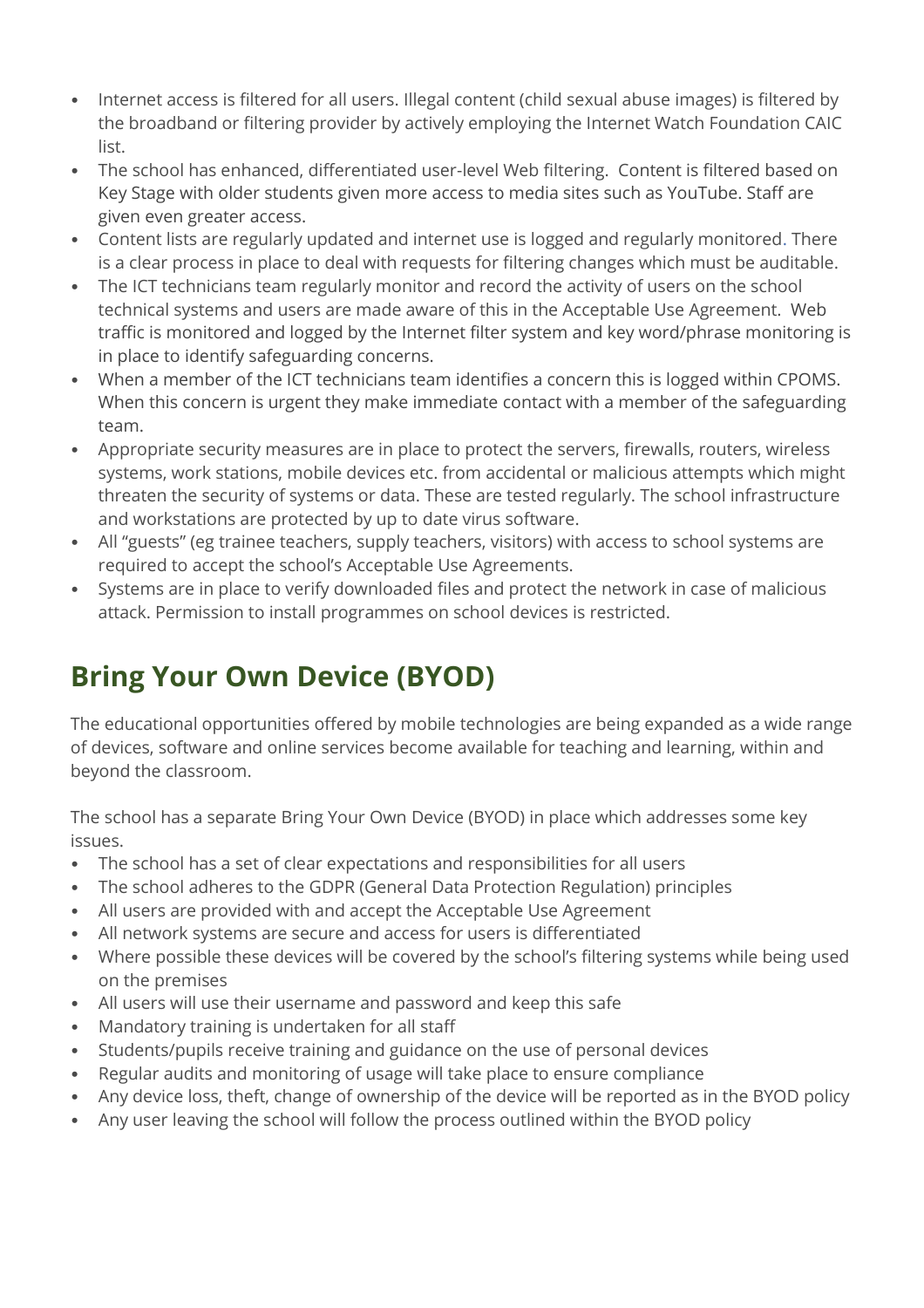### **Data Protection**

Personal data will be recorded, processed, transferred and made available according to the current data protection legislation, and in compliance with the school's Data Protection Policy. All staff receive data protection training, both through the induction programme and ongoing staff training, and are made aware of their responsibilities. Guidance is provided in the staff handbook and reinforced by regular reminders in the staff newsletter.

Guidance to staff includes:

- At all times take care to ensure the safe keeping of personal data, minimising the risk of its loss or misuse.
- Avoid leaving paper copies lying around keep sensitive information locked away.
- Always shred documents that contain personal data.
- Do not keep sensitive information in markbooks colour code or markup instead so no-one else can understand it
- Do not take personal data (beyond basic markbook data) offsite without explicit permission
- Never share their login details with anyone (including other staff) as they have different permission
- Always lock their computer when they are not using it
- Think carefully about where they store files and who will be able to access them in that location
- Avoid storing data on your PC store it on the network itself
- Encrypyt/password protect files containing any sensitive data
- Avoid downloading or storing any personal data to a personal device
- Use the remote desktop. This can be from a personal device as the data does not leave the school network
- Use the OneDrive storage facility in their school email to move files. Files can be edited in your browser
- If they wish to use an app to store data on a device it needs authorizing and recording by SPA or LFO
- Avoid using USB keys where possible, and ensure any that are utilised are encrypyed/password protected
- Only ever use their school email to communicate data about pupils
- Avoid blanket emails to all staff send data only to those who need it
- Think carefully when forwarding an email or copying someone in should they see the whole trail?
- Never use names in the subject line
- Don't include sensitive data in emails place in a secure location (network/OneDrive) and share
- If they must attach a data file then encrypt it

## **Use of digital and video images**

The development of digital imaging technologies has created significant benefits to learning, allowing staff and students/pupils instant use of images that they have recorded themselves or downloaded from the internet. However, staff, parents/carers and students/pupils need to be aware of the risks associated with publishing digital images on the internet. Such images may provide avenues for cyberbullying to take place. Digital images may remain available on the internet forever and may cause harm or embarrassment to individuals in the short or longer term.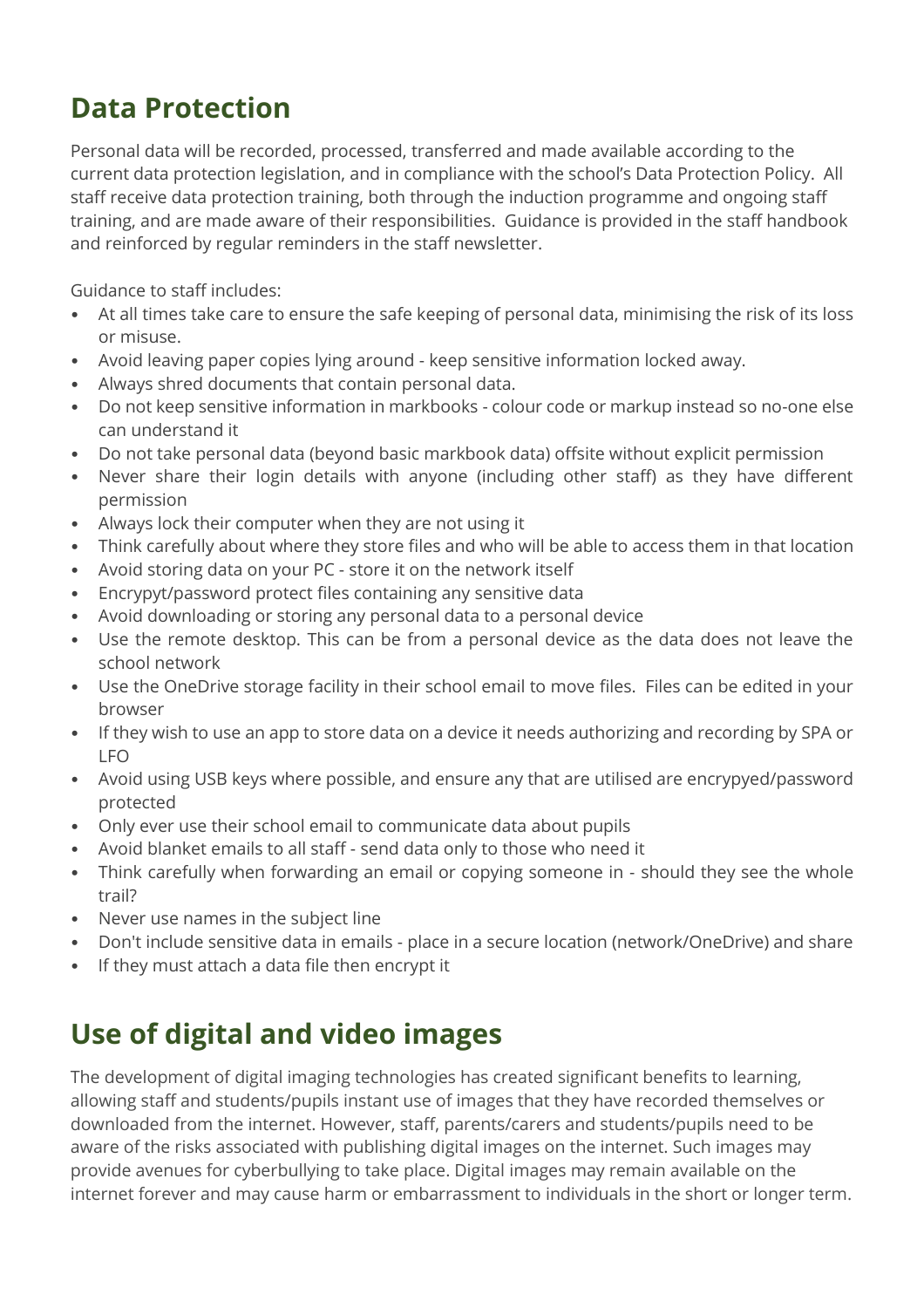It is common for employers to carry out internet searches for information about potential and existing employees. The school will inform and educate users about these risks and will implement policies to reduce the likelihood of the potential for harm.

- When using digital images staff should inform and educate students/pupils about the risks associated with the taking, use, sharing, publication and distribution of images. In particular they should recognise the risks attached to publishing their own images on the internet e.g. on social networking sites.
- In accordance with guidance from the Information Commissioner's Office, parents/carers are welcome to take videos and digital images of their children at school events for their own personal use (as such use in not covered by the Data Protection Act). To respect everyone's privacy and in some cases protection, these images should not be published or made publicly available on social networking sites, nor should parents/carers comment on any activities involving other students/pupils in the digital/video images.
- Staff and volunteers are allowed to take digital/video images to support educational aims as set out in the school's Data Protection Policy. Those images should only be taken on school equipment. The personal equipment of staff should not be used for such purposes.
- Care should be taken when taking digital/video images that students/pupils are appropriately dressed and are not participating in activities that might bring the individuals or the school into disrepute.
- Students/pupils must not take, use, share, publish or distribute images of others without their permission.
- Permission to use photographs for purpose beyond educational assessment is sought from parents/carers and/or students (as required dependent on the age of the student/pupil) and photographs may only be used if the necessary consent has been received for the purpose for which they will be used.
- Photographs published on the website, or elsewhere that include students/pupils will be selected carefully and will comply with good practice guidance on the use of such images.

### **Communications**

When using communication technologies the school considers the following as good practice:

- The official school email service may be regarded as safe and secure and is monitored. When in school, or on school systems (e.g. by remote access), staff and students/pupils should therefore use only the school email service to communicate with others.
- Users must immediately report to the nominated person in accordance with the school policy - the receipt of any communication that makes them feel uncomfortable, is offensive, discriminatory, threatening or bullying in nature and must not respond to any such communication.
- Any digital communication between staff and students/pupils or parents/carers must be professional in tone and content. These communications may only take place on official and monitored school accounts. Personal email addresses, text messaging or social media must not be used for these communications.
- Whole class/group email addresses may be used at KS1, while students/pupils at KS2 and above will be provided with individual school email addresses for educational use.
- Students/pupils should be taught about online safety issues, such as the risks attached to the sharing of personal details. They should also be taught strategies to deal with inappropriate communications and be reminded of the need to communicate appropriately when using digital technologies.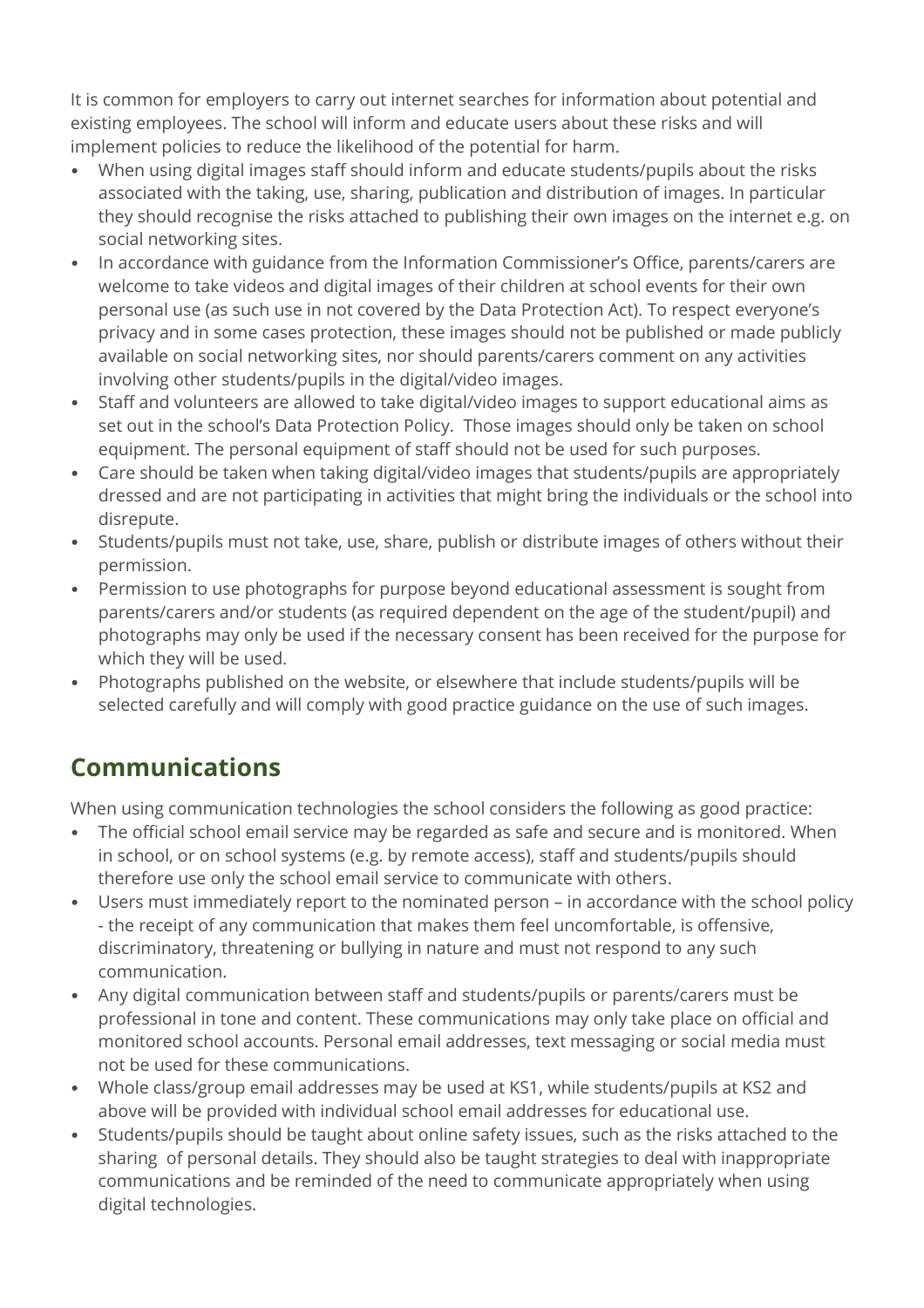• Personal information should not be posted on the school website and only official email addresses should be used to identify members of staff.

### **Social Media - Protecting Professional Identity**

All schools, academies and local authorities have a duty of care to provide a safe learning environment for pupils and staff. Schools could be held responsible, indirectly, for acts of their employees in the course of their employment. Staff members who harass, cyberbully, discriminate on the grounds of sex, race or disability or who defame a third party may render the school or local authority liable to the injured party. Reasonable steps to prevent predictable harm must be in place.

The school therefore provides the following measures to ensure reasonable steps are in place to minimise risk of harm to pupils, staff and the school through limiting access to personal information:

- Training to include: acceptable use; social media risks; checking of settings; data protection; reporting issues.
- Clear reporting guidance, including responsibilities, procedures and sanctions
- Risk assessment, including legal risk

School staff should ensure that:

- No reference should be made in social media to students/pupils, parents/carers or school staff
- They do not engage in online discussion on personal matters relating to members of the school community
- Personal opinions should not be attributed to the school or local authority
- Security settings on personal social media profiles are regularly checked to minimise risk of loss of personal information.

The school's use of social media for professional purposes will be checked regularly by the Senior Leadership Team to ensure compliance with the Social Media, Data Protection, Communications, Digital Image and Video Policies.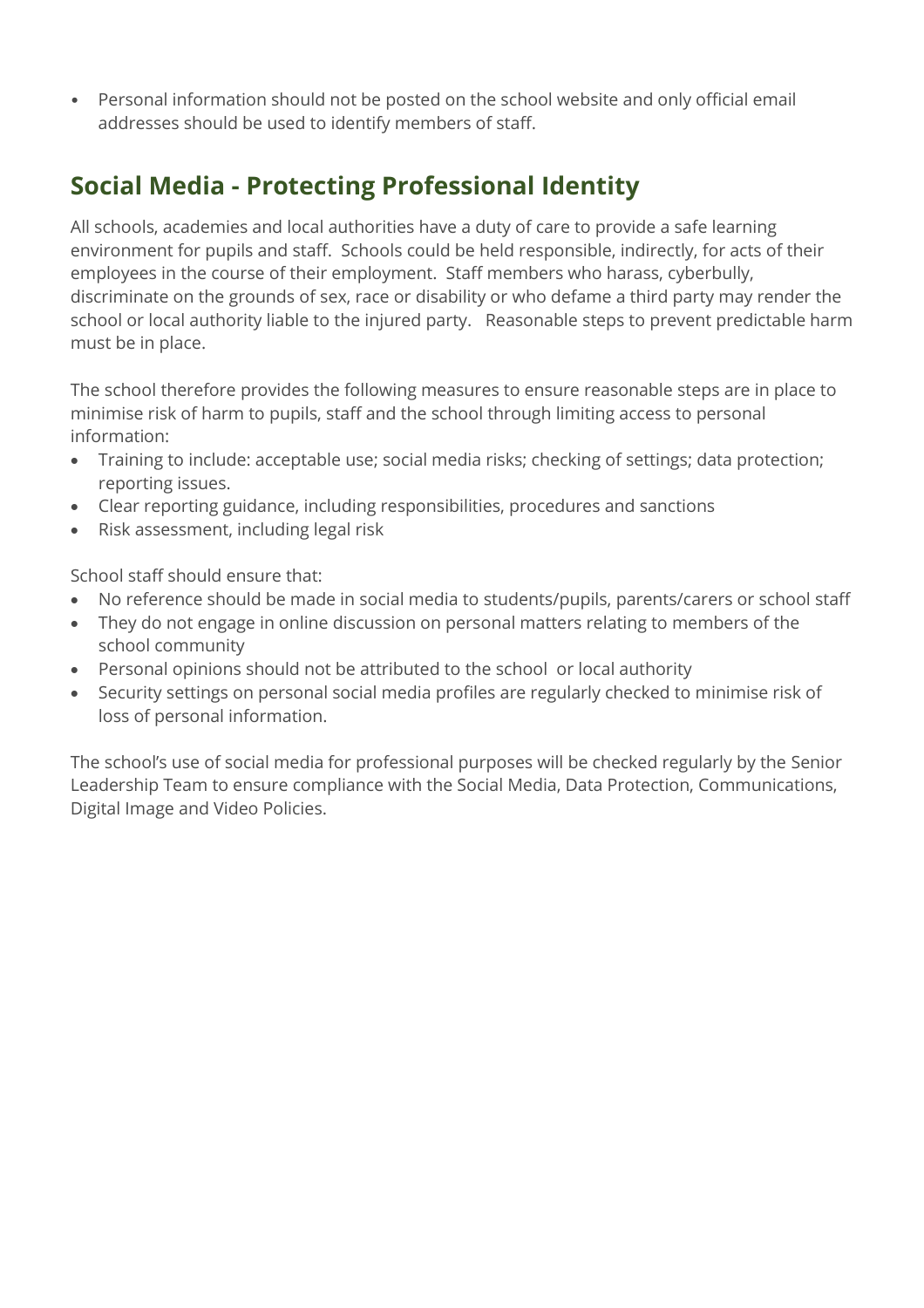## **Illegal Incidents**

**If there is any suspicion that the web site(s) concerned may contain child abuse images, or if there is any other suspected illegal activity, refer to the right hand side of the Flowchart (below and appendix) for responding to online safety incidents and report immediately to the police.** 

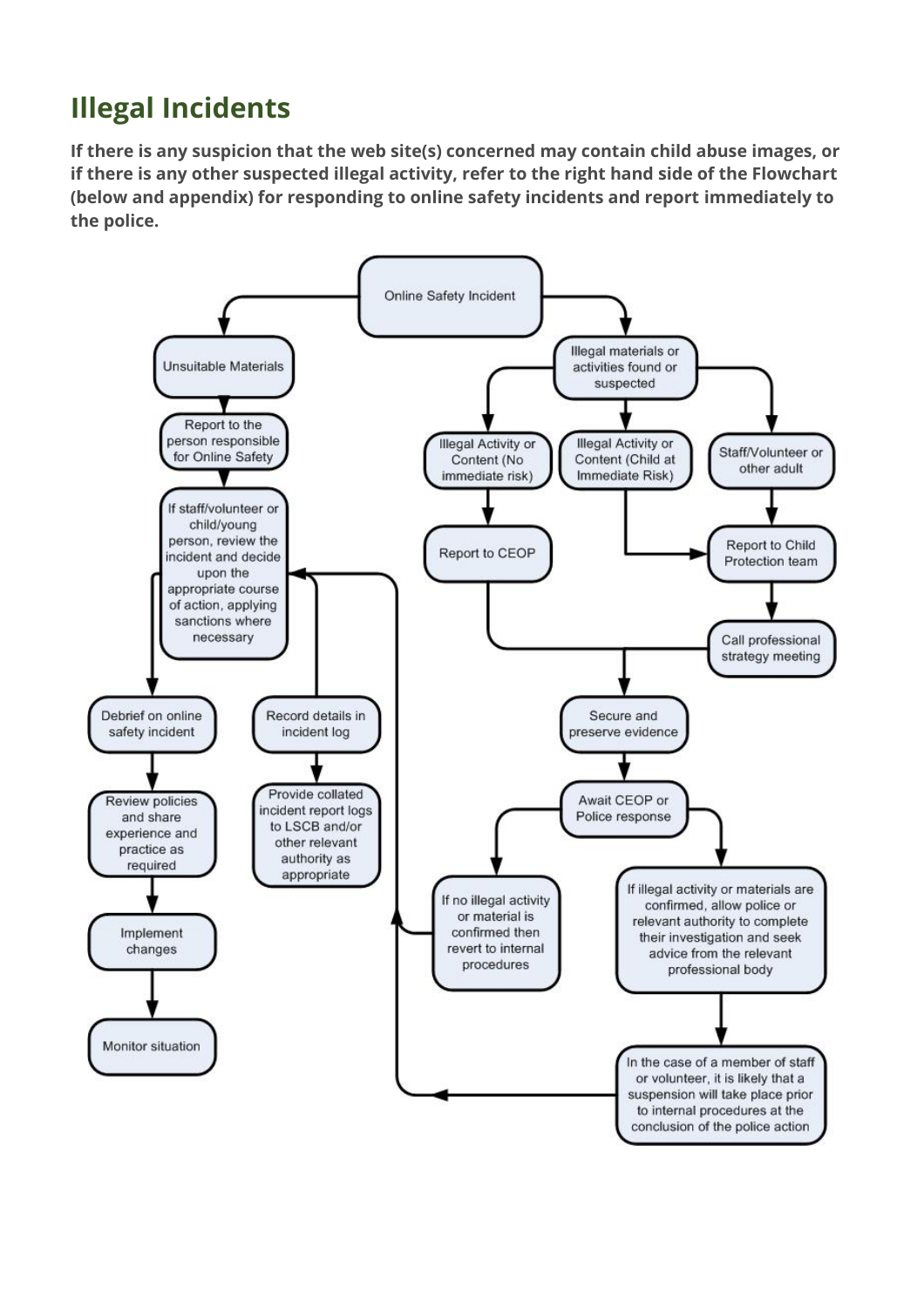# **Other Incidents**

It is hoped that all members of the school community will be responsible users of digital technologies, who understand and follow school policy. However, there may be times when infringements of the policy could take place, through careless or irresponsible or, very rarely, through deliberate misuse.

In the event of suspicion, all steps in this procedure should be followed:

- Have more than one senior member of staff / volunteer involved in this process. This is vital to protect individuals if accusations are subsequently reported.
- Conduct the procedure using a designated computer that will not be used by young people and if necessary can be taken off site by the police should the need arise. Use the same computer for the duration of the procedure.
- It is important to ensure that the relevant staff should have appropriate internet access to conduct the procedure, but also that the sites and content visited are closely monitored and recorded (to provide further protection).
- Record the URL of any site containing the alleged misuse and describe the nature of the content causing concern. It may also be necessary to record and store screenshots of the content on the machine being used for investigation. These may be printed, signed and attached to the form (except in the case of images of child sexual abuse).

Once this has been completed and fully investigated the group will need to judge whether this concern has substance or not. If it does then appropriate action will be required and could include the following:

- Internal response or discipline procedures
- Involvement by Local Authority or national / local organisation (as relevant).
- Police involvement and/or action

**If content being reviewed includes images of Child abuse then the monitoring should be halted and referred to the Police immediately. Other instances to report to the police would include:**

- incidents of 'grooming' behaviour
- the sending of obscene materials to a child
- adult material which potentially breaches the Obscene Publications Act
- criminally racist material
- other criminal conduct, activity or materials

#### **Isolate the computer in question as best you can. Any change to its state may hinder a later police investigation.**

It is important that all of the above steps are taken as they will provide an evidence trail for the *school* and possibly the police and demonstrate that visits to these sites were carried out for child protection purposes. The completed form should be retained by the group for evidence and reference purposes.